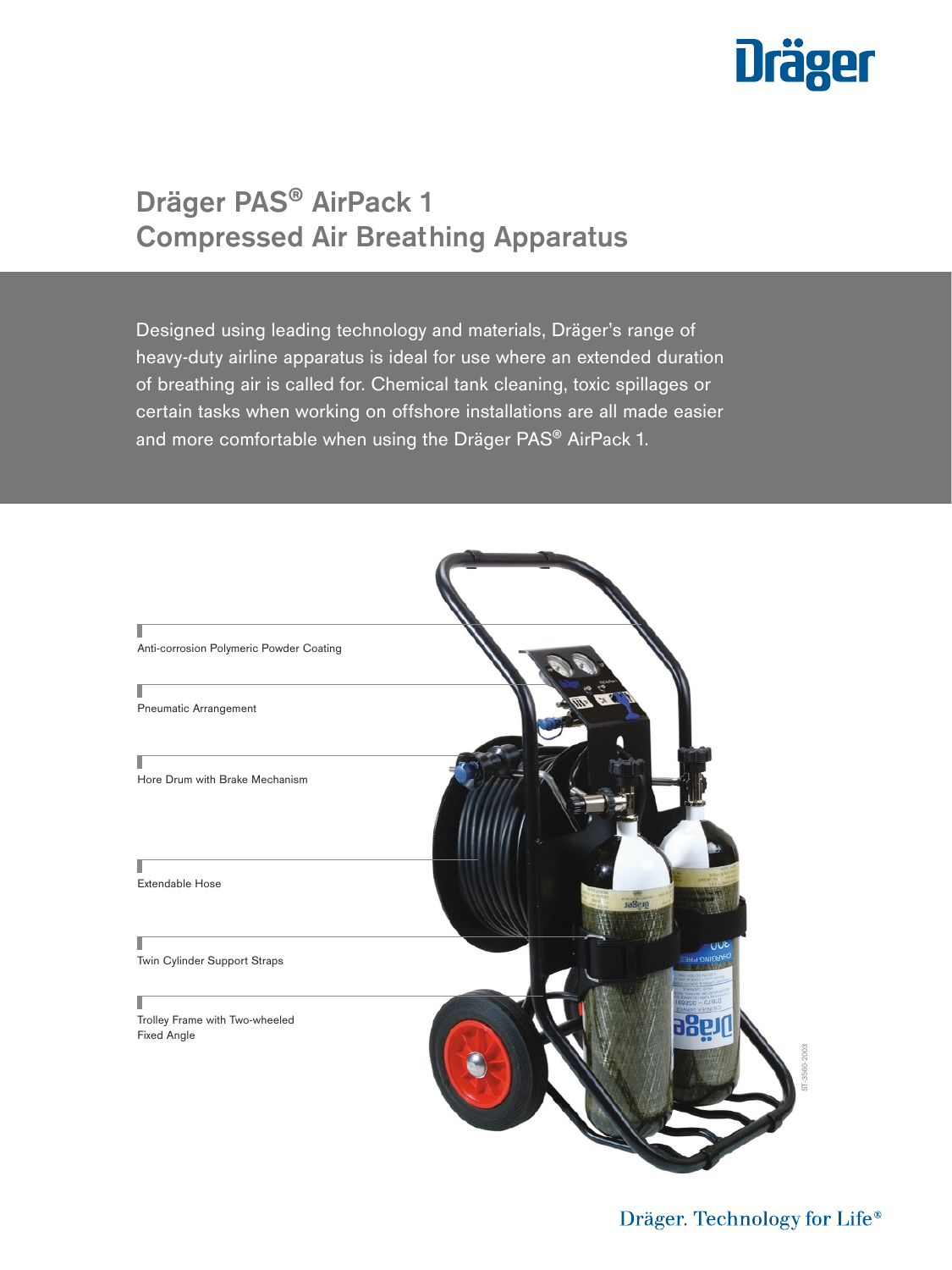# **Benefits**

### Increased freedom of movement

Uninterrupted air supply is provided by the trolley-mounted cylinder(s) to the wearer via a hose reel. As the PAS AirPack can be easily re-located and therefore positioned in a safe zone which is in close proximity to working area, the user need only wear a lightweight harness, such as Dräger's PAS Colt, during operation. This allows the wearer a greater freedom of movement, and less stress and fatigue than they would be subjected to if wearing a conventional self-contained breathing apparatus unit.

## A well thought trough system

The Dräger PAS AirPack 1 is able to accommodate up to four compressed air cylinders of up to 12 litres in capacity and is constructed from an anti-static powder coated steel material.

A 50 metre length of hose is supplied with the PAS AirPack 1 as standard, this can be extended to a length of 100 metres with a range of extension hoses. The trolley hose reel connector is protected with a cover to minimise inadvertent damage being caused.

The hose reel is equipped with a winding handle to allow the hose to be easily re-wound onto the reel after use. Outgoing hose distribution is also controlled with a braking system in order to prevent unnecessary unwinding and potential entanglement.

The Dräger PAS AirPack 1 benefits from the world renowned, tried and tested, pneumatics system used on Dräger's successful PSS range of compressed air breathing apparatus. The system incorporates a safety pressure relief valve and the pressure reducer is shrouded in a protective plate for additional safety.

The PAS AirPack has been ergonomically designed to facilitate ease of operation, general handling and mobility.

The Module comprises of:

- ‒ Robust welded durable steel frame coated, for corrosion protection, with a tough black anti-static polymeric powder coating.
- ‒ Stainless steel fittings.

### **Pneumatics**

The Dräger PAS AirPack 1 Trolley module incorporates the following pneumatic elements;

- ‒ Pressure reducer suitable for connecting breathable quality air at an input pressure of either 200 or 300 bar.
- ‒ Pressure reducer suitable for supplying breathable quality air at an outlet medium pressure of 8 bar nominal. (6 to 10 bar)
- Vent valves, to allow for the independent charging if an individual cylinder.
- High Pressure (HP) gauge, indicating cylinder pressure.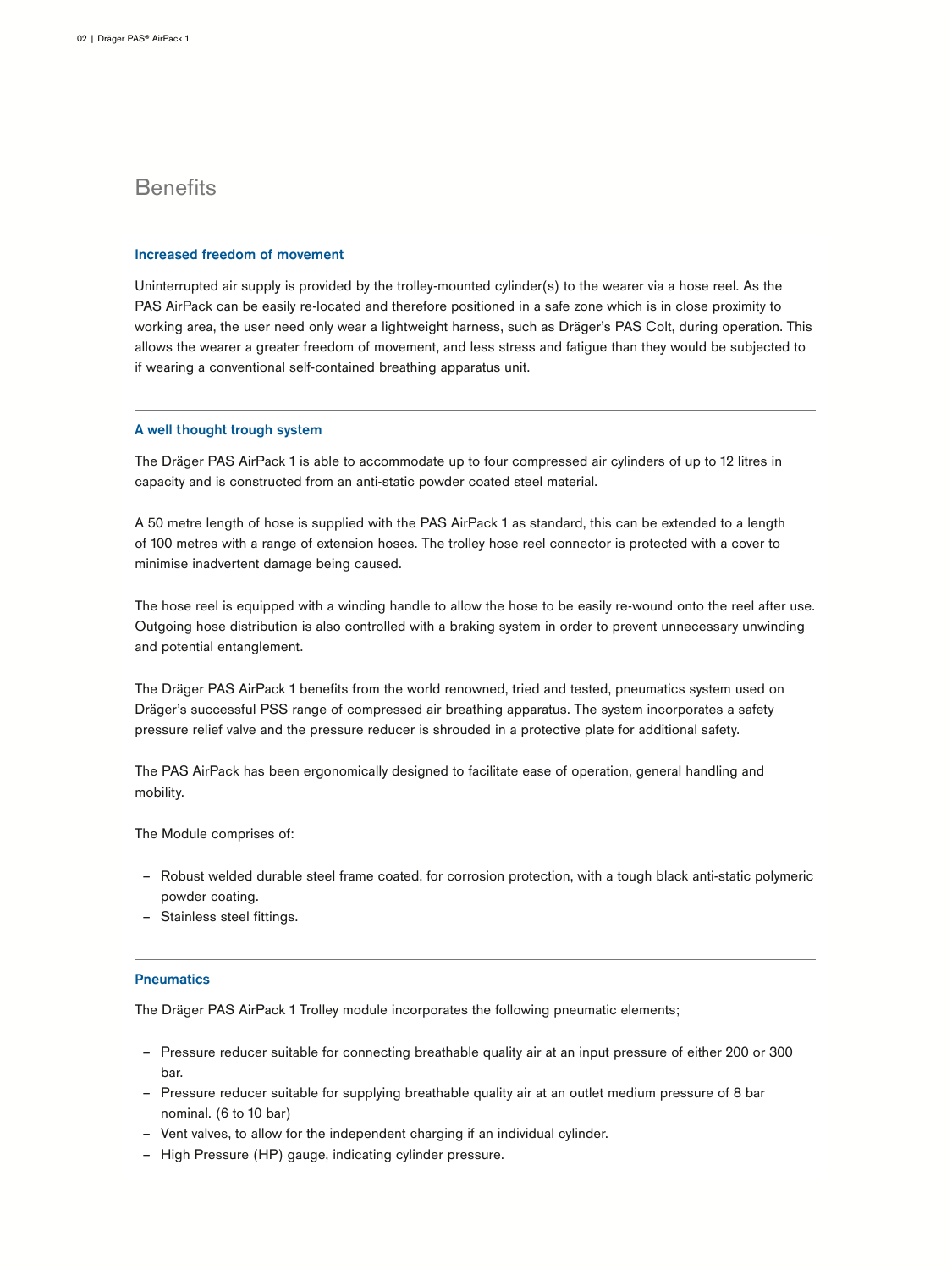# **Benefits**

- Medium Pressure (MP) gauge, indicating cascade system or ring main pressure.

# Safety features

- ‒ Pressure relief valve, to relieve medium pressure from air hoses.
- ‒ Whistle Warning Unit High pressure (HPWWU), indicating cylinder pressure to a volume of approximately 55 bar
- ‒ Whistle Warning Unit Medium pressure (MPWWU) for use with independent air line source. Indicating cascade system or ring main pressure at approximately 4.5 bar.
- ‒ Suitable for use in explosive atmospheres (ATEX zone 1)

### **Performance**

The high performance pressure reducer assembly of the Dräger PAS AirPack 1 is incorporated in the main pneumatic manifold assembly located behind the control panel. Functioning at inlet pressures of 200 or 300 bar the reducer provides a controlled outlet operating medium bar-pressure supply of 8 bar nominal. (6 to 10 bar). A pressure relief valve, incorporated into the manifold, ensures that any 'over pressure' (possible failure of the reducer) will not enter the mediumpressure airline system.

# System components



# Dräger PAS® Lite

For use in industrial applications where a simple, robust and easy to use breathing apparatus is required, the Dräger PAS® Lite Self-Contained Breathing Apparatus (SCBA) combines reliability with comfort and performance.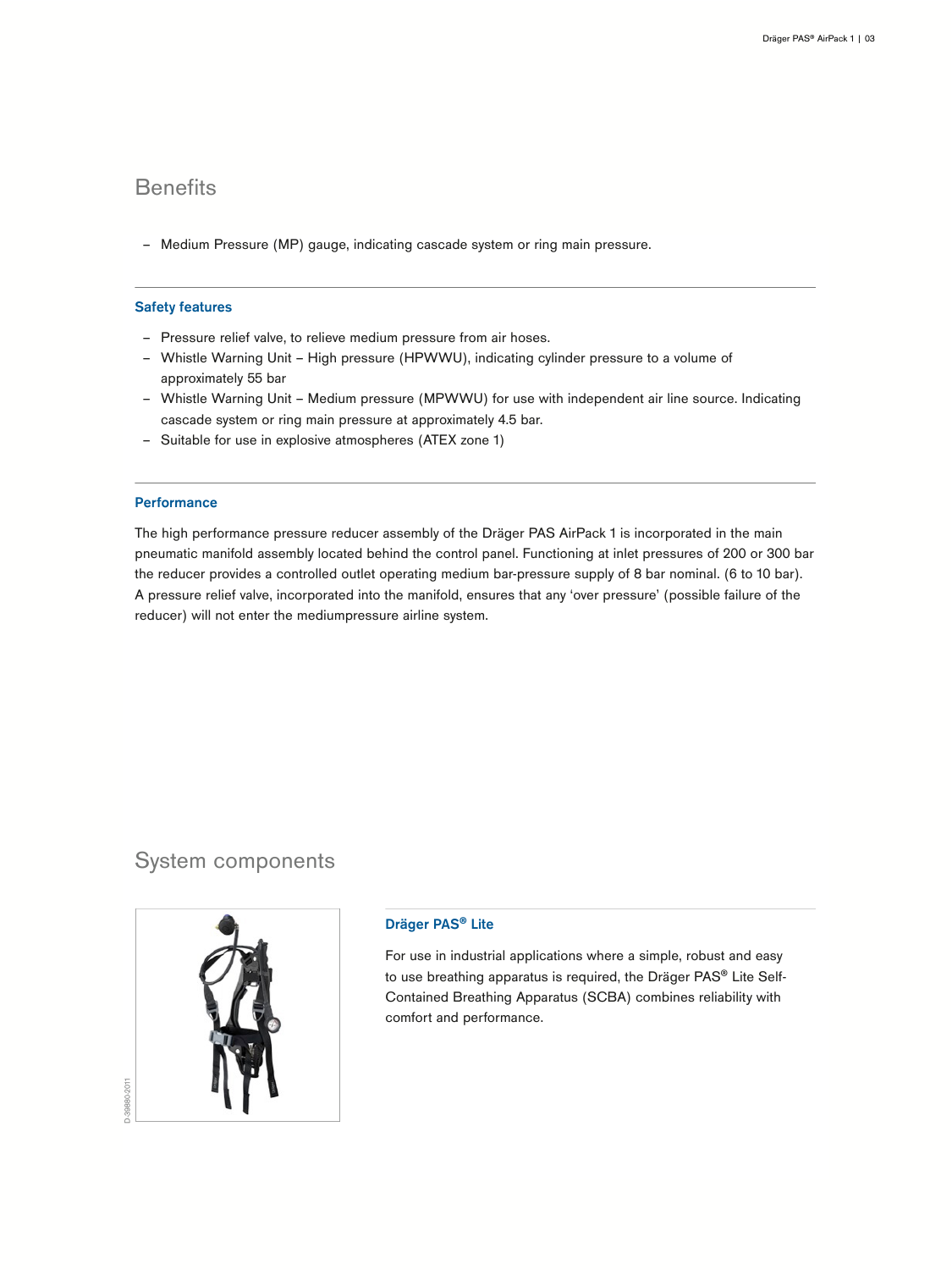# System components



# Dräger Quaestor 7000

All static and dynamic tests of the Dräger Quaestor 7000 are carried out fully automatically. Controlled by the newly developed software each test is carried out intuitively. For the user this guarantees high efficiency through comfort and speed.



# Dräger Quaestor 5000

All static and dynamic tests of the Dräger Quaestor 5000 take place semi-automatically as a sophisticated combination of personal handling and automated control during the test sequence. The newly developed software supports the user with intuitive user guidance.



### Quad Pack

An extension to allow the accommodation of up to 4 cylinders.



### Carry Frame

2 Cylinder carrying with pneumatics.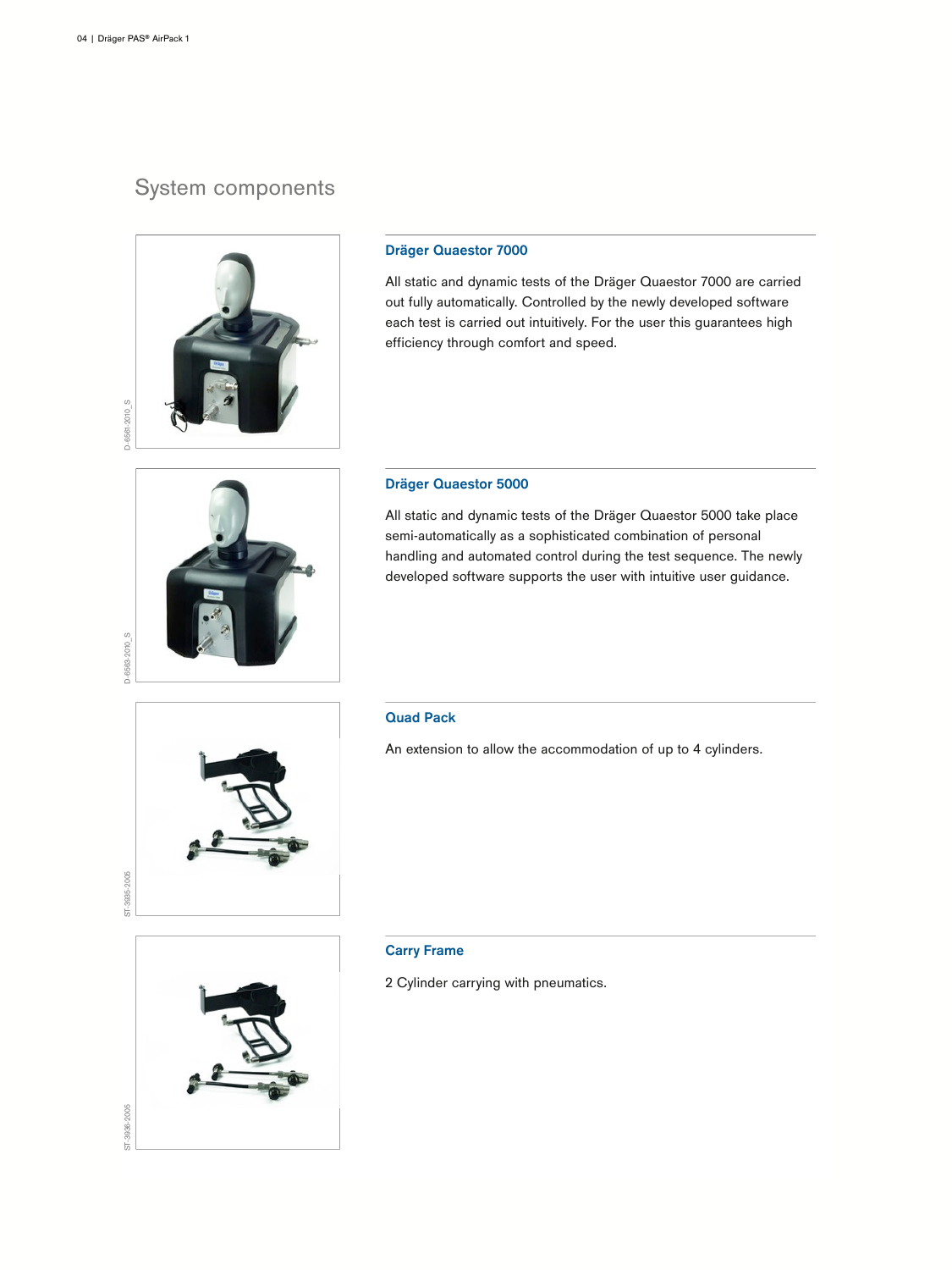# System components



# Stand Alone Hose Reel

Can be used in conjunction with carry frame. Contains 50 m of airline hose.

# Accessories



## different accessories

- ‒ 'Y' Piece for 2 users
- ‒ Pressure reducer for connection to HP source
- Filter Unit to ensure correct air quality from ring main
- PAS Airline Harness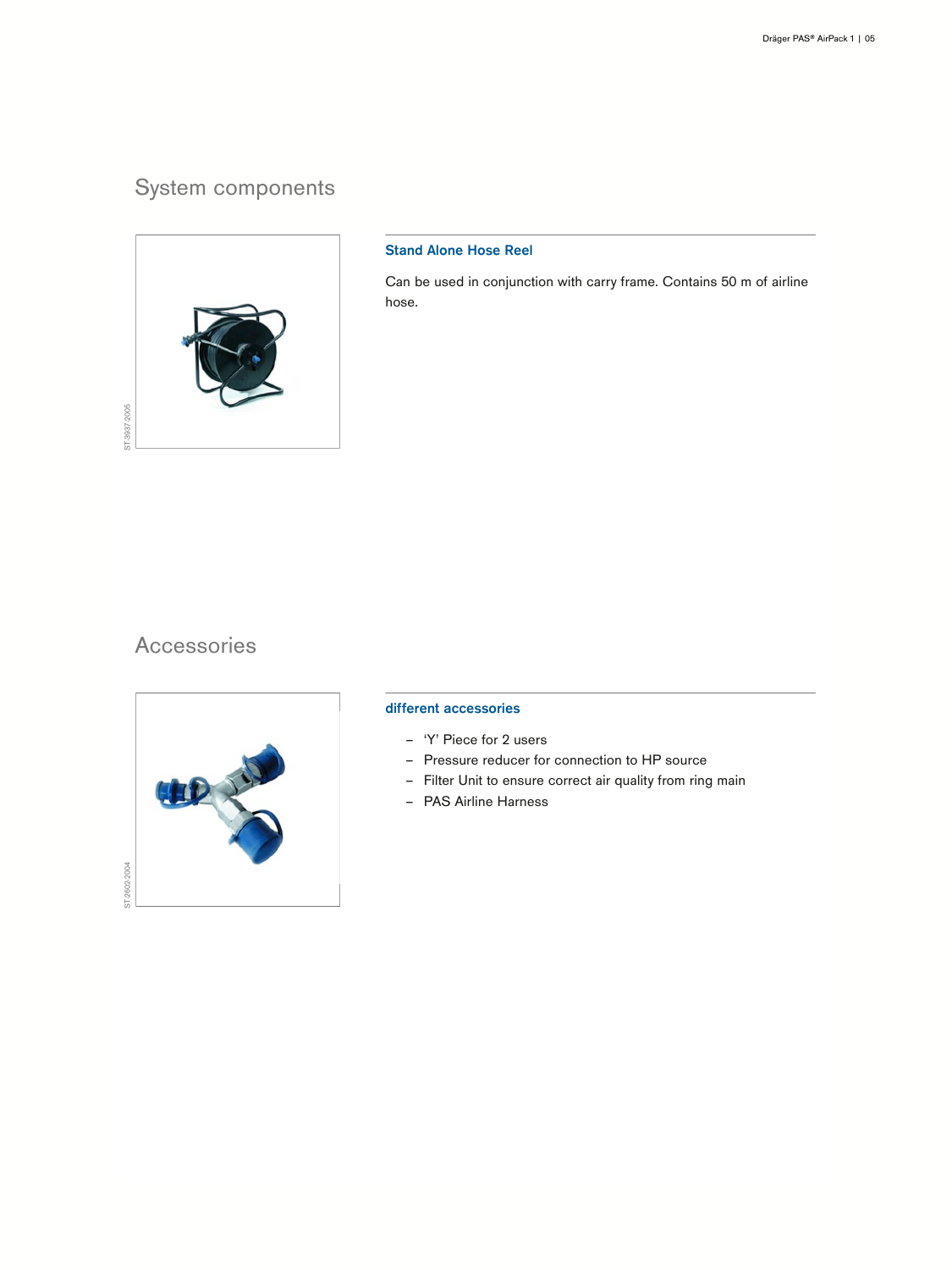# Technical Data

| Dräger PAS AirPack                    | Dräger PAS AirPack 1  | Dräger PAS AirPack | Dräger PAS AirPack 1     | Dräger PAS AirPack 1  |
|---------------------------------------|-----------------------|--------------------|--------------------------|-----------------------|
|                                       | Trolley, Reducer Hose | 1 Carry Frame and  | <b>Trolley Excluding</b> | Stand Alone Hose Reel |
|                                       | Reel & Hose           | Reducer            | Hose Reel                |                       |
| Size excluding cylinder               | 1019 x 465 x 60       | 888 x 465 x 375    | 1019 x 465 x 604         | 520 x 340 x 560       |
| $(H x W x D) - Min (mm)$              |                       |                    |                          |                       |
| Weight (kg)                           | 40.5                  | 11.5               | 18                       | 25.5                  |
| Input pressure cylinder               | 200 or 300            | 200 or 300         | 200 or 300               | 200 or 300            |
| (bar)                                 |                       |                    |                          |                       |
| Input pressure Airline                | $6 - 10$              | $6 - 10$           | $6 - 10$                 | $6 - 10$              |
| (bar)                                 |                       |                    |                          |                       |
| Nominal 1 <sup>st</sup> stage output  | 8                     | 8                  | 8                        | 8                     |
| pressure (bar)                        |                       |                    |                          |                       |
| 1 <sup>st</sup> stage output flow (I/ | >600                  | >600               | >600                     | >600                  |
| min)                                  |                       |                    |                          |                       |
| High pressure whistle                 | $55 - 60$             | $55 - 60$          | $55 - 60$                | $55 - 60$             |
| activation pressure (bar)             |                       |                    |                          |                       |
| Airline whistle activation            | $4 - 5$               | $4 - 5$            | $4 - 5$                  | $4 - 5$               |
| pressure (bar)                        |                       |                    |                          |                       |
| Whistle sound level                   | >90                   | >90                | > 90                     | >90                   |
| (dBA)                                 |                       |                    |                          |                       |
| Whistle frequency range               | 2000 - 4000           | 2000 - 4000        | 2000 - 4000              | $2000 - 4000$         |
| (Hz)                                  |                       |                    |                          |                       |
| Operating temperature                 | $-32$ to $+70$        | $-32$ to $+70$     | $-32$ to $+70$           | $-32$ to $+70$        |
| range $(^{\circ}C)$                   |                       |                    |                          |                       |

# Ordering Information

# Dräger PAS AirPack 1

| Airline trolley, reducer hose reel and 50 metres of hose      | 33 52 228 |
|---------------------------------------------------------------|-----------|
| Stand alone hose reel                                         | 33 52 239 |
| Carry frame and reducer                                       | 33 52 241 |
| Trolley excluding hose reel                                   | 33 53 008 |
| Quad pack unit to allow the accommodation of 4 cylinders      | 33 53 471 |
| Dräger PAS Colt Airline Harness Unit Approved to EN14593:2005 |           |
| Complete with Whistle Warning Unit and push-in Lung Demand    | 33 52 942 |
| Valve                                                         |           |
| Complete with Whistle Warning Unit and Quick Release          | 33 52 948 |
| Coupling*                                                     |           |
| Complete with Quick Release Coupling but without Whistle      | 33 52 947 |
| Warning Unit*                                                 |           |
| Complete with push-in Lung Demand Valve but without Whistle   | 33 52 941 |
| <b>Warning Unit</b>                                           |           |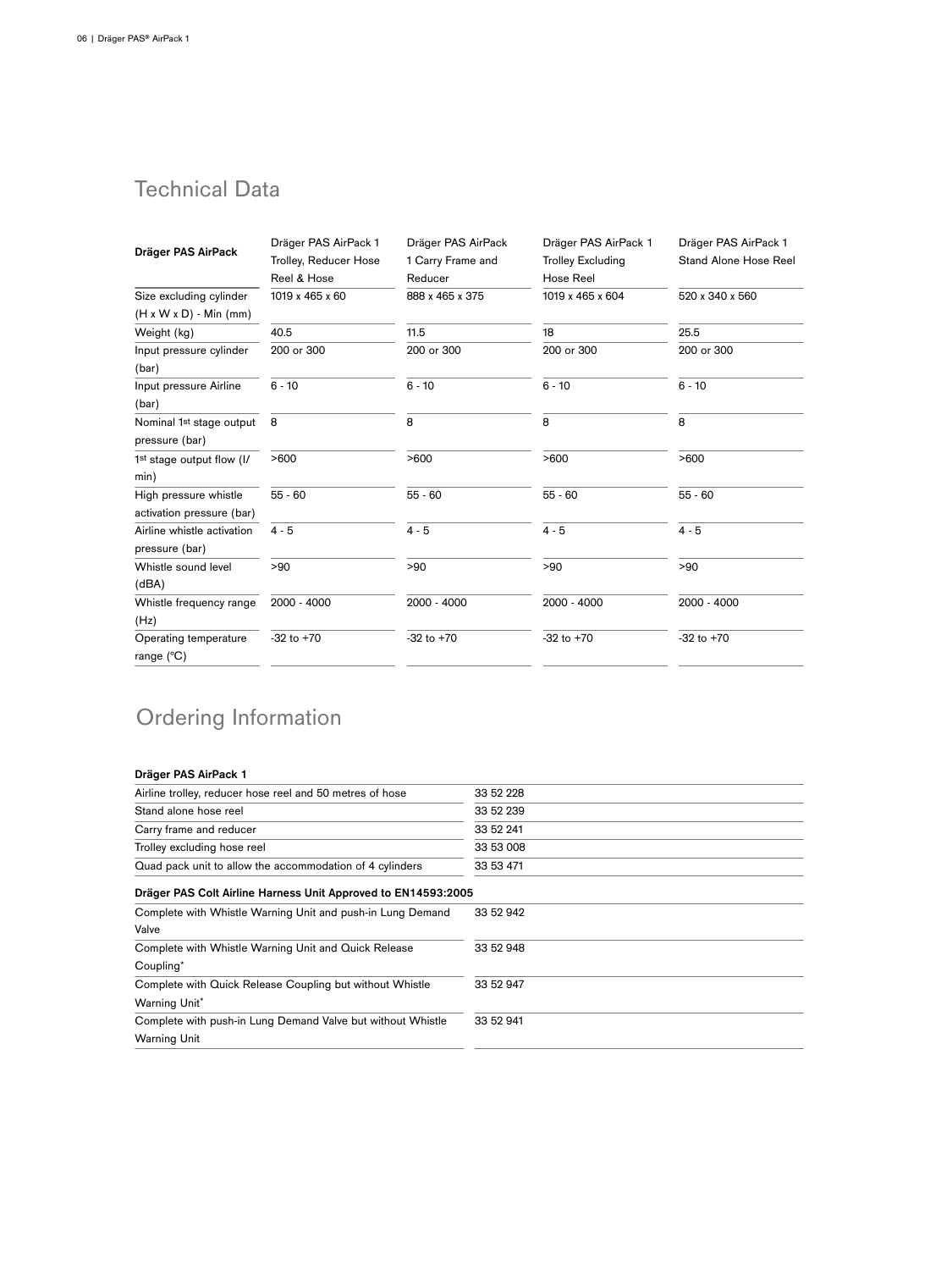# Ordering Information

| Dräger PAS Airpack Harness                                                                   |           |
|----------------------------------------------------------------------------------------------|-----------|
| Complete with Whistle Warning Unit and push-in Lung Demand                                   | 33 54 483 |
| Valve                                                                                        |           |
| Complete with Whistle Warning Unit and Quick Release                                         | 33 54 481 |
| Coupling*                                                                                    |           |
| Complete with Quick Release Coupling but without Whistle                                     | 33 54 480 |
| Warning Unit*                                                                                |           |
| Complete with push-in Lung Demand Valve but without Whistle                                  | 33 54 482 |
| <b>Warning Unit</b>                                                                          |           |
| <b>Accessories Standard</b>                                                                  |           |
| Dräger FPS 7000 P EPDM                                                                       | R 56 200  |
| Dräger FPS 7000 PE (M45 x 3) EPDM                                                            | R 56 426  |
| Dräger FPS 7000 RA (M40) EPDM                                                                | R 56 310  |
| Dräger FPS 7000 RA Silicone                                                                  | R 56 332  |
| 3 Metre extension hose complete with CEJN                                                    | 33 52 463 |
| 5 Metre extension hose complete with CEJN                                                    | 33 52 464 |
| 10 Metre extension hose complete with CEJN                                                   | 33 52 465 |
| 20 Metre extension hose complete with CEJN                                                   | 33 52 466 |
| 30 Metre extension hose complete with CEJN                                                   | 33 52 467 |
| 50 Metre extension hose complete with CEJN                                                   | 33 52 468 |
| Y Piece                                                                                      | R 27 9 45 |
| Pressure reducer                                                                             | 33 57 357 |
| Dräger PAS F3000                                                                             | 33 59 915 |
| Dräger PAS F3000P                                                                            | 33 59 916 |
| Dräger PAS F5000                                                                             | 33 59 923 |
| Dräger PAS F5000P                                                                            | 33 59 924 |
| *Units equipped with the Quick Release Coupling. Lung Demand Valve to be ordered separately. |           |